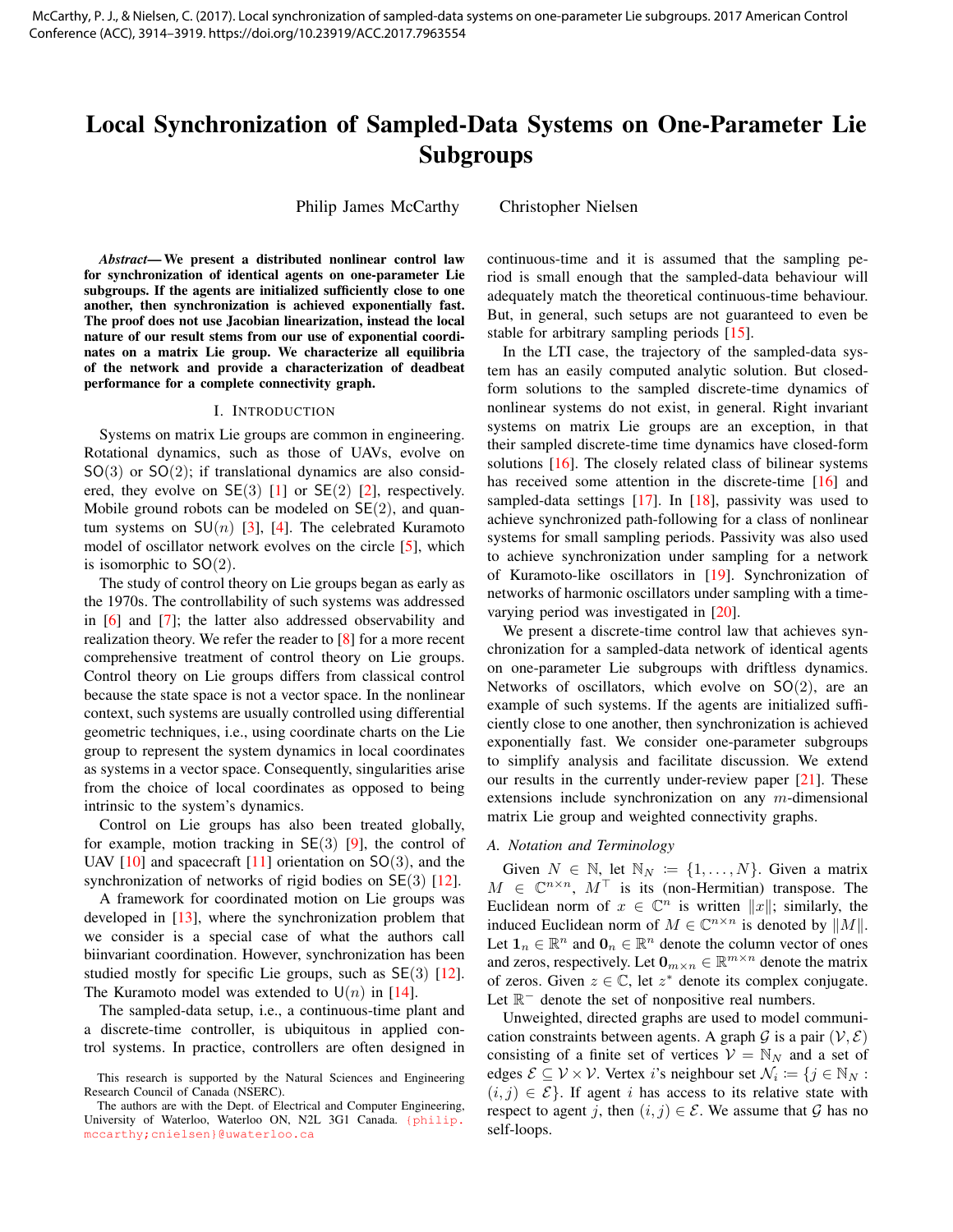### <span id="page-1-7"></span>II. SAMPLED-DATA SYNCHRONIZATION PROBLEM

We consider a network of  $N$  controlled agents, each modelled by the differential equation

<span id="page-1-0"></span>
$$
\dot{X}_i = X_i \left( \sum_{j=1}^m B_{i,j} u_{i,j} \right), \qquad i \in \mathbb{N}_N. \tag{1}
$$

Here  $X_i \in \mathsf{G}$  where  $\mathsf{G} \subset \mathsf{GL}(n,\mathbb{C})$  is an *m*-dimensional connected matrix Lie group over the complex field  $\mathbb C$  which includes, as a special case, real matrix Lie groups. The matrices  $B_{i,j}$  are elements of the Lie algebra g, which is a vector space over a field  $\mathbb F$  equal to either  $\mathbb C$  or  $\mathbb R$ , associated with G, and  $u_i = (u_{i,1}, \ldots, u_{i,m}) \in \mathbb{F}^m$  is the control input. Note that the Lie algebra of a complex Lie group G may in fact be a real vector space. For example, the Lie algebra  $\mathfrak{su}(2)$  of the complex Lie group  $SU(2)$  is a vector space over the field of reals despite its vectors being matrices with possibly non-real entries. Equation [\(1\)](#page-1-0) is a kinematic model of a system evolving on a matrix Lie group G. Each agent is assumed to be fully actuated in the sense that

$$
(\forall i \in \mathbb{N}_N) \ \text{span}_{\mathbb{F}} \left\{ B_{i,1}, \dots, B_{i,m} \right\} = \mathfrak{g}.
$$

Under this assumption, without loss of generality, we take the system [\(1\)](#page-1-0) to be driftless since the inputs  $u_i, i \in \mathbb{N}_N$ , can be chosen to cancel any drift vector field. We are interested in the sampled-data control of this multi-agent system in which each agent's control law is implemented on an embedded computer, which we explicitly model using the setup in Figure [1.](#page-1-1) The blocks  $H$  and  $S$  in Figure [1](#page-1-1) are, respectively, the ideal hold and sample operators. Sample and hold represent A/D and D/A conversion, respectively. The following assumption is made throughout this paper.

<span id="page-1-1"></span>

Fig. 1: Sampled-data agent on a matrix Lie group G.

<span id="page-1-2"></span>Assumption 1. *All sample and hold blocks operate at the same period* T > 0 *and the blocks are synchronized for the multi-agent system* [\(1\)](#page-1-0).

Under Assumption [1,](#page-1-2) letting  $X_i[k] := X_i(kT)$  and  $u_i[k] \coloneqq u_i(kT)$ , the discretized dynamics of each agent are

$$
X_i^+ = X_i \exp\left(T \sum_{j=1}^m B_{i,j} u_{i,j}\right), \qquad i \in \mathbb{N}_N \qquad (2)
$$

which is an exact discretization of [\(1\)](#page-1-0). For each  $i \in \mathbb{N}_N$ , define  $\Omega_i := \sum_{j=1}^m B_{i,j} u_{i,j} \in \mathfrak{g}$ . Then the discrete-time dynamics can be compactly expressed as

<span id="page-1-3"></span>
$$
X_i^+ = X_i \exp(T\Omega_i), \qquad i \in \mathbb{N}_N. \tag{3}
$$

### *A. The Synchronization Problem*

Given a network of  $N$  agents with kinematic dynamics  $(3)$ , we define the error quantities  $E_{ij} := X_i^{-1} X_j, i, j \in \mathbb{N}_N$ . Observe that  $E_{ij} = I$  if, and only if,  $X_i = X_j$ . The error matrix  $E_{ij}$  is called right invariant [\[22\]](#page-5-21) since, for all  $X \in$ G,  $(XX_i)^{-1}(XX_j) = X_i^{-1}X_j$ . Since the class of systems considered has G for its state space, which is generally not a vector space, we do not use  $X_i - X_j$  as a measure of error.

Local Synchronization on Matrix Lie Groups : Given a network of  $N$  agents with continuous-time dynamics  $(1)$ , sampling period  $T > 0$  and an unweighted, connected communication graph  $\mathcal{G} = (\mathcal{V}, \mathcal{E})$ , find, if possible, distributed control laws  $\Omega_i$ ,  $i \in \mathbb{N}_N$ , such that for all initial conditions in a neighbourhood of the identity in  $G^N$ , for all  $i, j \in \mathbb{N}_N$ ,  $E_{ij} \to I$  as  $t \to \infty$ .

By a distributed control law we mean that for each agent i, the control signal  $\Omega_i$  depends on  $E_{ij}$  only if  $(i, j) \in \mathcal{E}$ . We propose the distributed feedback control law

<span id="page-1-4"></span>
$$
\Omega_i := \frac{1}{T} \log \left( \left( \prod_{j \in \mathcal{N}_i} E_{ij} \right)^{\frac{1}{K}} \right), \tag{4}
$$

where  $K \in \mathbb{R}$  is a gain and the matrix logarithm need not be the principal logarithm. The control law [\(4\)](#page-1-4) does not require agent i to know agent j's state  $X_j$ , or even its own state  $X_i$ , but instead requires knowledge of the relative state  $E_{ij}$ . The expression [\(4\)](#page-1-4) is well-defined so long as the product  $\prod_{j \in \mathcal{N}_i} \hat{E}_{ij}$  has no eigenvalues in  $\mathbb{R}^-$ , as discussed in Section [III.](#page-2-0) This control law is defined in global coordinates, but we only prove local exponential stability of the synchronized state. When the control law [\(4\)](#page-1-4) is welldefined, the closed-loop discrete-time dynamics are

<span id="page-1-6"></span>
$$
X_i^+ = X_i \left( \prod_{j \in \mathcal{N}_i} E_{ij} \right)^{\frac{1}{K}}, \qquad i \in \mathbb{N}_N \tag{5}
$$

and it follows from the definition of  $E_{ij}$  that

<span id="page-1-5"></span>
$$
E_{ij}^{+} = \left(\prod_{p \in \mathcal{N}_i} E_{ip}\right)^{-\frac{1}{K}} E_{ij} \left(\prod_{q \in \mathcal{N}_j} E_{jq}\right)^{\frac{1}{K}}.
$$
 (6)

Remark II.1. *The order of multiplication in* [\(4\)](#page-1-4) *need not be common to all agents or even constant.* 

This control law [\(4\)](#page-1-4) is motivated by exponential coordinates for Lie groups, classical consensus algorithms in  $\mathbb{R}^n$ , and the notion of Riemannian mean of rotations on  $SO(3)$ , which on a one-parameter subgroup thereof can be explicitly computed as  $\prod_{i=1}^{N} R_i^{1/N}$  [\[23\]](#page-5-22).

A key advantage of direct design over emulation, is that stability can be guaranteed at the sampling instants. This does not necessarily imply good performance between sampling instants, however. But in the specific case of the plant and problem discussed in this paper, achieving synchronization at the sampling instants implies synchronization between the sampling instants.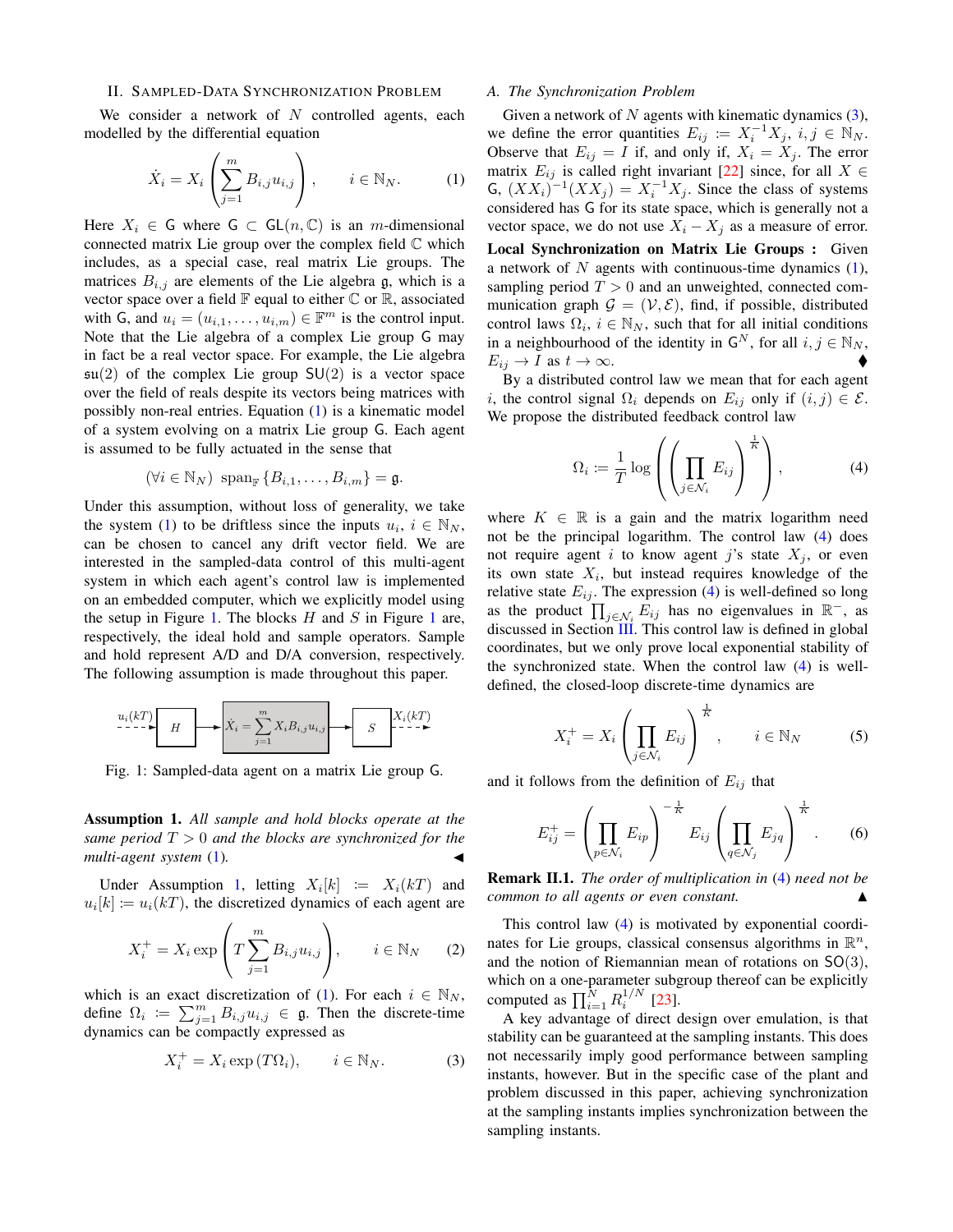<span id="page-2-8"></span><span id="page-2-1"></span>**Proposition II.2.** If  $E_{ij}[k] = X_i[k]^{-1}X_j[k]$  asymptotically *approaches I as*  $k \to \infty$ *, then*  $E_{ij}(t) = X_i(t)^{-1}X_j(t)$ *asymptotically approaches I as*  $t \rightarrow \infty$ *, where*  $X_i(t)$  *and*  $X_i(t)$  *evolve according to* [\(1\)](#page-1-0).

*Proof.* If  $E_{ij}[k] \rightarrow I$ , then the proposed control law [\(4\)](#page-1-4) satisfies  $\Omega_i[k] \to \mathbf{0}_{n \times n}$ . Let  $0 < \delta < T$ . Then

$$
\lim_{k \to \infty} E_{ij}(kT + \delta) = \lim_{k \to \infty} \exp(\delta \Omega_i[k])^{-1} E_{ij}[k] \exp(\delta \Omega_j[k])
$$
  
= 
$$
\lim_{k \to \infty} \exp(\delta \Omega_i[k])^{-1} \lim_{k \to \infty} E_{ij}[k] \lim_{k \to \infty} \exp(\delta \Omega_j[k])
$$
  
= 
$$
I^3 = I.
$$

Since  $\delta$  is arbitrary, this implies that  $E_{ij}(t) \rightarrow I$ .  $\Box$ 

Proposition [II.2](#page-2-1) means that asymptotically stabilizing the set where  $E_{ij} = I$ , for all  $i, j \in \mathbb{N}_N$ , at the sampling instants is sufficient to solve the synchronization problem. Thus, we can conduct all analysis in the discrete-time setting and do not rely on T being sufficiently small. We impose the following assumption, which greatly simplifies analysis.

<span id="page-2-5"></span>**Assumption 2.** *For all*  $i, j \in \mathbb{N}_N$ *, we have*  $E_{ij} \in H$ *, for some one-parameter subgroup* H *of* G.

#### III. PRELIMINARIES

#### <span id="page-2-0"></span>*A. Functions of matrices*

For every nonsingular matrix  $X \in \mathbb{C}^{n \times n}$  there are (infinitely many)  $A \in \mathbb{C}^{n \times n}$  such that  $\exp(A) = X$ , see  $[24,$  Theorem 1.27]. Every such matrix A is a nonprimary logarithm of X, which we denote by  $log(X)$ . If, in addition to being nonsingular, the matrix  $X$  has no eigenvalues in R <sup>−</sup>, then it has a principal logarithm.

<span id="page-2-2"></span>**Theorem III.1** ([\[24,](#page-5-23) Theorem 1.31]). Let  $X \in \mathbb{C}^{n \times n}$  have *no eigenvalues in* R <sup>−</sup>*. There is a unique logarithm* A ∈  $\mathbb{C}^{n \times n}$  of X, all of whose eigenvalues lie in the strip  $\{z :$  $-\pi < \text{Im}(z) < \pi$ *}. If*  $X \in \mathbb{R}^{n \times n}$ , then  $A \in \mathbb{R}^{n \times n}$ .

The unique matrix A from Theorem [III.1](#page-2-2) is called the **principal logarithm of** X and is denoted by  $Log(X)$ . Unlike complex numbers, it is not possible to express  $log(X)$  as a function of  $Log(X)$  for arbitrary non-singular matrices. If  $||X - I|| < 1$  then

<span id="page-2-4"></span>
$$
Log(X) = \sum_{k=1}^{\infty} \frac{(-1)^{k-1}}{k} (X - I)^k.
$$
 (7)

Borrowing from the definitions of complex powers of scalars [\[25,](#page-5-24) Chapter III, §6] and the form of the square root of a matrix on a Lie group [\[26,](#page-5-25) Lemma 2.14], we define the Kth root of a matrix in the following way.

<span id="page-2-7"></span>**Definition III.2.** Let  $X \in \mathbb{C}^{n \times n}$  have no eigenvalues in  $\mathbb{R}^-$ . *Given*  $K \in \mathbb{R}$ *, the principal Kth root of* X *is* 

<span id="page-2-3"></span>
$$
X^{\frac{1}{K}} \coloneqq \exp\left(\frac{1}{K}\operatorname{Log}(X)\right). \tag{8}
$$

If  $X \in \mathsf{G}$ , then  $X^{1/K} \in \mathsf{G}$ , due to the Lie correspondence Log :  $G \rightarrow \mathfrak{g}$ . We allow only  $K \geq 1$ .

**Remark III.3.** *If*  $X^{1/K}$  *is well-defined, then for*  $K \in \mathbb{N}$ *,* 

$$
\left(X^{\frac{1}{K}}\right)^K = \exp\left(\sum_{i=1}^K \frac{1}{K} \operatorname{Log}(X)\right) = \exp\left(\operatorname{Log}(X)\right) = X.
$$

*Thus, in this case,*  $X = X^{1/K} X^{1/K} \cdots X^{1/K}$  *(K times), which is the intuitive notion of a* K*th root. The somewhat indirect definition* [\(8\)](#page-2-3) *allows for* K*th roots for*  $K \in \mathbb{R}$ .  $\blacktriangle$ 

Throughout this paper, we use an important algebraic property of the logarithm of a matrix power.

**Theorem III.4** ([\[24,](#page-5-23) Theorem 11.2]). *If*  $X \in \mathbb{C}^{n \times n}$  *has no eigenvalues in*  $\mathbb{R}^-$ *, then for*  $\alpha \in [-1,1]$ *, we have*  $\text{Log}(X^{\alpha}) = \alpha \text{Log}(X)$ .

#### <span id="page-2-6"></span>*B. Exponential Coordinates and One-Parameter Subgroups*

The exponential map  $\exp : \mathfrak{g} \to \mathsf{G}$  can be used to define coordinates on G. Choose  $r > 0$  so that [\(7\)](#page-2-4) converges on  ${X \in G : X = \exp(A), ||A|| < r}$ , e.g.,  $r = \text{Log}(2)$ . Larger values of  $r$  may be possible for specific groups. The set

$$
U \coloneqq \{ X \in \mathsf{G} : X = \exp\left(A\right), A \in \mathfrak{g}, \|A\| < r \}
$$

is an open neighbourhood of  $I$  in  $G$  in the group topology in which Log :  $U \rightarrow \mathfrak{g}$  provides an inverse. Fix a basis  ${A_1, A_2, \ldots, A_m}$  for g. Define the isomorphism

$$
\vee : \mathfrak{g} \to \mathbb{F}^m, \qquad H \mapsto \begin{bmatrix} t_1 & t_2 & \cdots & t_m \end{bmatrix}^\top,
$$

where  $t \in \mathbb{F}^m$  is the unique vector for which  $H = t_1 A_1 +$  $t_2A_2 + \cdots + t_mA_m$ . We have the mapping diagram

$$
U \subset \mathsf{G} \xrightarrow{\mathrm{Log}} B_r(0) \subseteq \mathfrak{g} \xrightarrow{\vee} V \subseteq \mathbb{F}^m
$$

where  $B_r(0) := \{A \in g : ||A|| < r\}$  is the image of U under Log. Denote by  $\psi : U \to V$  the composition  $\vee \circ$  Log. The coordinates  $(t_1, \ldots, t_m) \in \mathbb{F}^m$  are the **exponential** coordinates of the first kind on G.

Thus, a neighbourhood of the identity in a Lie group G can be identified with an open subset of the vector space  $\mathbb{F}^m$  containing the origin. We hereinafter refer to these coordinates as simply "exponential coordinates".

Definition III.5 (One-Parameter Subgroup). *Given a Lie group* G*, a one-parameter subgroup is a continuous morphism of groups*  $\phi : \mathbb{R} \to G$ .

Although this terminology is standard, it is technically the image of the map  $\phi$  that is a subgroup of G. The subgroup  $H := \phi(\mathbb{R}) \subset G$  is a one-dimensional manifold and there exists a unique  $H \in \mathfrak{g}$  such that  $\phi(\theta) = \exp(\theta H)$  for all  $\theta \in \mathbb{R}$  [\[26,](#page-5-25) Theorem 2.13].

In the case of a one-parameter subgroup H, exponential coordinates admit a local identification of  $H \cap U$  with an open interval of R containing the origin. Fix a basis  $\{A_1, \ldots, A_m\}$ of g. If  $H \in \mathfrak{g}$ , then there exists a unique  $t \in \mathbb{F}^m$  such that  $H = \sum t_i A_i$ . Therefore, the exponential coordinate map is simplified and is given by  $\psi(X) = \theta t = \theta \begin{bmatrix} t_1 & \cdots & t_m \end{bmatrix}^\top$ . That is, if  $X \in \mathsf{H} \cap U$ , then  $\psi(X)$  is an element of the onedimensional subspace span<sub>R</sub>  $\{t\}$  ⊂  $\mathbb{F}^m$ . We can therefore locally identify  $X \in H \cap U$  with the parameter  $\theta \in \mathbb{R}$ .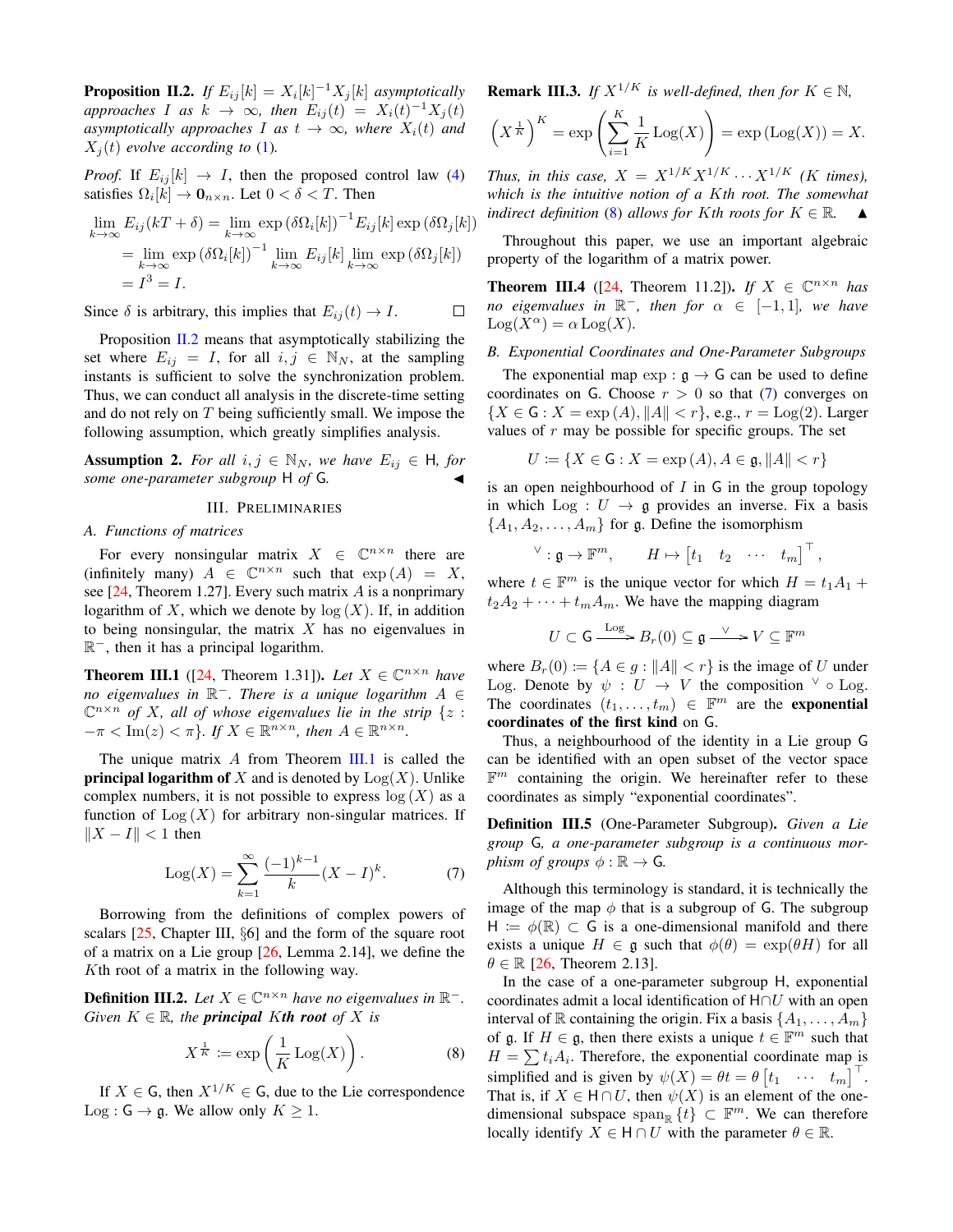#### IV. SYNCHRONIZATION

<span id="page-3-9"></span><span id="page-3-8"></span>Let  $\phi : \mathbb{R} \to G$  be a one-parameter subgroup,  $H = \phi(\mathbb{R})$ . By Assumption [2,](#page-2-5) for all  $i, j \in \mathbb{N}_N$ ,  $E_{ij} \in \mathsf{H}$ . If  $X_i, X_j \in \mathsf{H}$ , then  $E_{ij} = X_i^{-1} X_j \in \mathsf{H}$ . Let  $\theta_{ij} \coloneqq \phi^{-1}(E_{ij})$ .

**Proposition IV.1.** *Any one-parameter subgroup*  $H \subset G$ *, on which* [\(4\)](#page-1-4) *is well-defined, is positively invariant for* [\(6\)](#page-1-5)*.*

*Proof.* Let  $H \subset G$  be a one-parameter subgroup generated by  $H \in \mathfrak{g}$ . Let  $k \in \mathbb{Z}$  be arbitrary and suppose that for all  $i, j \in \mathbb{Z}$  $\mathbb{N}_N$ ,  $E_{ij}[k] \in \mathsf{H}$ . Let  $q \in \mathbb{N}_N$  be arbitrary. By elementary group theory  $\prod_{j \in \mathcal{N}_q} E_{qj}[k] \in \mathsf{H}$  and therefore, by hypothesis, its  $K$ th root is well-defined. Thus, by definition of  $log$ ,  $\exp(T\Omega_q[k]) \in \mathsf{H}$ . Since  $E_{ij}^+ = \exp(-T\Omega_i)E_{ij} \exp(T\Omega_j),$ we have  $E_{ij}[k+1] \in H$ . Induction on the time index proves positive invariance of H.  $\Box$ 

Note that  $X_i \in H$  for all  $i \in \mathbb{N}_N$  is merely a sufficient condition for  $E_{ij} \in H$ , for all  $i, j \in \mathbb{N}_N$ . Using the exponential coordinates from Section [III-B](#page-2-6) we identify each relative error  $E_{ij} \in H \cap U$  with their scalar coordinates  $\theta_{ij} \in \mathbb{R}$ . The map  $\phi$  is a diffeomorphism in a neighbourhood of the identity, yielding

<span id="page-3-0"></span>
$$
\theta_{ij}^{+} = \left(-\frac{1}{K} \sum_{p \in \mathcal{N}_i} \theta_{ip}\right) + \theta_{ij} + \left(\frac{1}{K} \sum_{q \in \mathcal{N}_j} \theta_{jq}\right). \tag{9}
$$

For all  $i, j \in \mathbb{N}_N$ ,  $E_{ij} = E_{1i}^{-1} E_{1j}$ , so [\(9\)](#page-3-0) can be rewritten as

$$
\theta_{ij}^+ = \theta_{ij} - \frac{1}{K} \sum_{p \in \mathcal{N}_i} (\theta_{1p} - \theta_{1i}) + \frac{1}{K} \sum_{q \in \mathcal{N}_j} (\theta_{1q} - \theta_{1j})
$$

$$
= \theta_{ij} + \frac{1}{K} (\ell_i - \ell_j) \Theta,
$$

where  $\ell_i$  and  $\ell_j$  are rows i and j, respectively, of the Laplacian L of the communication graph G. Setting  $i = 1$ and "stacking" the last line for all  $j$ , we obtain

<span id="page-3-1"></span>
$$
\Theta^+ = \left(I + \frac{1}{K}(\mathbf{1}_N \ell_1 - L)\right)\Theta,\tag{10}
$$

where  $\Theta \coloneqq \begin{bmatrix} \theta_{11} & \theta_{12} & \cdots & \theta_{1N} \end{bmatrix}^\top$ . Thus, the local error dynamics are linear. The linear dynamics [\(10\)](#page-3-1) are (exponentially) stable if and only if the matrix  $I + (1_N \ell_1 - L)/K$ is Schur. We must therefore establish conditions on the gain K such that all eigenvalues of  $I + (\mathbf{1}_N \ell_1 - L)/K$  are in the open unit disc.

The Laplacian  $L$  of the graph  $\mathcal G$  is positive semidefinite, with a zero eigenvalue of algebraic multiplicity equal to the number of connected components in  $G$  [\[27,](#page-5-26) Lemma 13.1.1]; the eigenvector associated with the 0 eigenvalue is  $\mathbf{1}_N$ .

# <span id="page-3-3"></span>**Lemma IV.2.** *The spectrum of*  $\mathbf{1}_N \ell_1 - L$  *equals*  $\sigma(-L)$ *.*

*Proof.* Let *J* be the Jordan form of *L* and let  $V \in \mathbb{C}^{N \times N}$ be the nonsingular matrix such that  $J = V^{-1}LV$ , where the first column  $V_1$  is in the span of  $\mathbf{1}_N$ . We have

<span id="page-3-2"></span>
$$
V^{-1}(\mathbf{1}_N \ell_1 - L)V = V^{-1} \mathbf{1}_N \ell_1 V - J. \tag{11}
$$

Since  $V_1$  is in the span of  $\mathbf{1}_N$  and  $V^{-1}V = I$ , we have  $(V^{-1}1_N)_i = 0$  for all  $i \neq 1$ . Also because  $V_1$  is in the span

of  $\mathbf{1}_N$ , we have  $\ell_1 V_1 = 0$ , so  $(V^{-1} \mathbf{1}_N)_i = 0$  for all  $i \neq 1$ . Therefore,  $V^{-1} \mathbf{1}_N \ell_1 V$  is strictly upper triangular. Therefore, the eigenvalues of  $(11)$  are its diagonal elements, which are the diagonal elements of  $-J$ , which are the negatives of the eigenvalues of L.  $\Box$ 

<span id="page-3-4"></span>**Lemma IV.3.** *The spectrum of*  $I + (\mathbf{1}_N \ell_1 - L)/K$  *is the image of*  $1 - \sigma(L)/K$ .

*Proof.* The result follows from Lemma [IV.2](#page-3-3) and applying the Spectral Mapping Theorem [\[24,](#page-5-23) Theorem 1.13] using the function  $f: \mathbb{C} \to \mathbb{C}$ ,  $f(x) = 1 - x/K$ .  $\Box$ 

Since the graph is assumed to be connected,  $L$  has a simple eigenvalue at 0. By Lemma [IV.3,](#page-3-4) this eigenvalue gets mapped to 1 in the spectrum of  $I + (1_N \ell_1 - L)/K$ .

Let  $\lambda$  be an eigenvalue of L and define the function  $f(x) =$  $1 - x/K$  as in the proof of Lemma [IV.3,](#page-3-4) then

$$
f(\lambda) = 1 - \frac{|\lambda|}{K} e^{j\angle \lambda} = \left(1 - \frac{|\lambda|}{K} \cos(\angle \lambda)\right) - j\frac{|\lambda|}{K} \sin(\angle \lambda)
$$

For stability, we require  $f(\lambda)$  to be in the open unit disc. Since we have already addressed the single eigenvalue at 0, we assume that  $\lambda \neq 0$ . Straightforward arithmetic and the quadratic formula verify that all all eigenvalues of  $I +$  $(1_N \ell_1 - L)/K$ , except the simple eigenvalue at 1, are in the open unit disc if  $K$  satisfies

$$
(\forall \lambda \in \sigma(L) \setminus \{0\}) \quad K > \frac{|\lambda|}{2 \cos(\measuredangle \lambda)} = \frac{|\lambda|^2}{2 \text{Re}(\lambda)}.
$$

It is possible to lower bound  $K$  as a function of the number of agents N, using the properties of the eigenvalues of the Laplacian of a directed graph [\[28\]](#page-5-27).

<span id="page-3-6"></span>**Lemma IV.4.** *If*  $K > K_{\min}(N)$ *, where* 

<span id="page-3-5"></span>
$$
K_{\min}(N) \coloneqq \begin{cases} \frac{N}{2} & N \le 9, \\ \frac{1}{8} \csc^2(\frac{\pi}{2N}) \sec(\frac{\pi}{N}) & 10 \le N \le 18, \\ N-1 & N \ge 19, \end{cases}
$$
(12)

*then*  $I + (1_N \ell_1 - L)/K$  *has a simple eigenvalue at* 1 *and all others in the open unit disc.*

*Proof.* Due to lack of space, we refer the reader to [\[21\]](#page-5-20).  $\square$ 

**Remark IV.5.** *If* G *is symmetric, then*  $\sigma(L) \subset [0, N]$ *, thus* [\(12\)](#page-3-5) *in Lemma [IV.4](#page-3-6) simplifies to*  $K_{\min}(N) = N/2$ .  $\blacktriangle$ 

By Lemma [IV.4,](#page-3-6) there is no K for which  $I+(1_N \ell_1-L)/K$ is Schur. However, this does not preclude stability of  $(10)$ , because the eigenvalue of 1 corresponds to the dynamics of  $\theta_{11}$ , the error of agent 1 with itself, which is identically 0.

<span id="page-3-7"></span>Theorem IV.6. *If the gain* K *of each agent's controller* [\(4\)](#page-1-4) *satisfies* [\(12\)](#page-3-5)*, then the equilibrium*  $\Theta = \mathbf{0}_N$  *of* (10*) is locally exponentially stable.*

*Proof.* Since  $E_{11}(t) = X_1^{-1}(t)X_1(t) \equiv I$ , it immediately follows that  $\theta_{11}(t) \equiv 0$ . Therefore the  $N-1$  dimensional subspace  $\mathcal{V} := \{ \Theta \in \mathbb{R}^N : \theta_{11} = 0 \}$  is invariant under the dynamics  $(10)$ . As a result, we have

$$
\sigma(I + (\mathbf{1}_N \ell_1 - L)/K) = \sigma(I + (\mathbf{1}_N \ell_1 - L)/K|V) \sqcup \{1\}
$$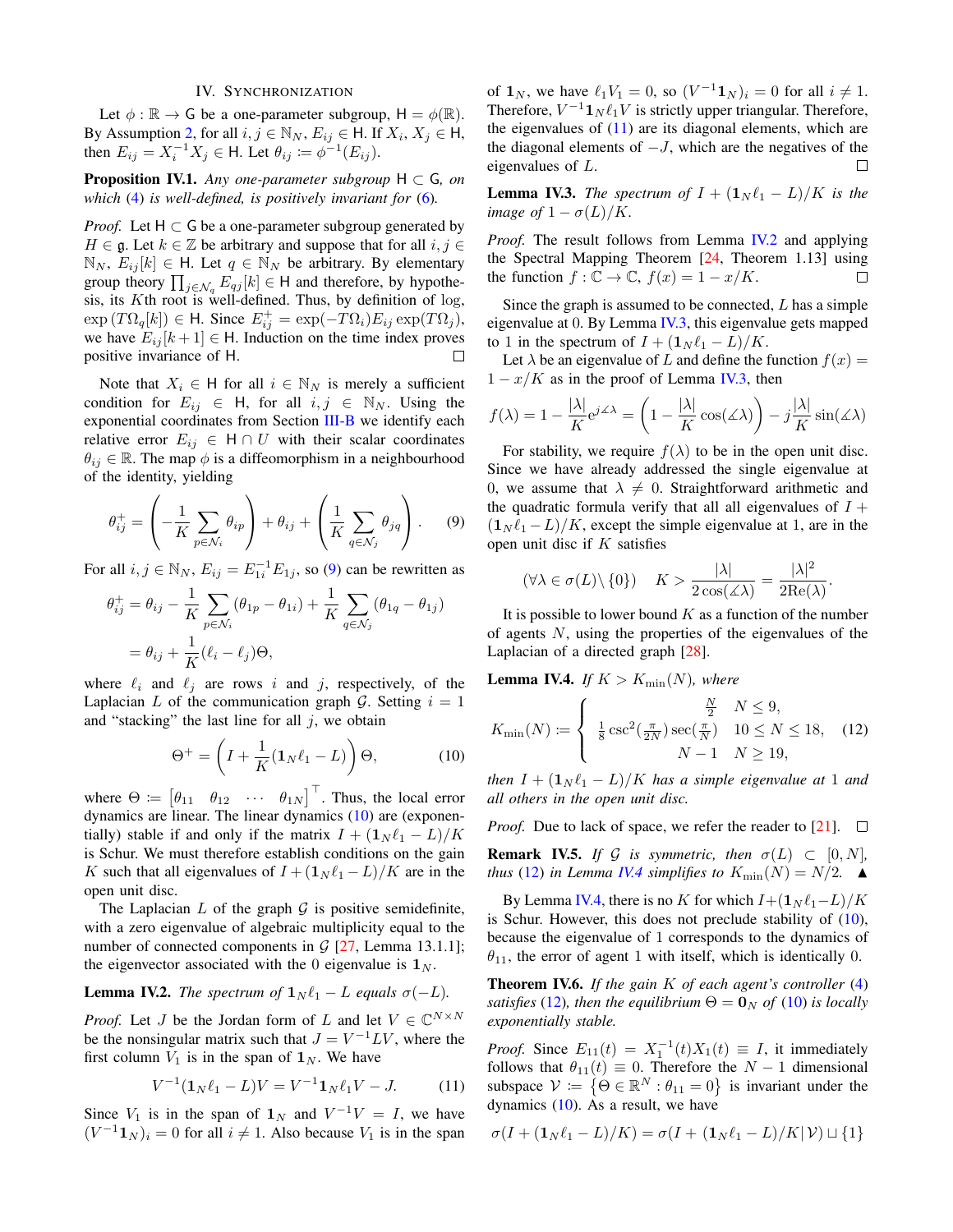<span id="page-4-4"></span>where  $I + (1_N \ell_1 - L)/K$  is the restriction of the system matrix in [\(10\)](#page-3-1) to the subspace V. If the gain  $K$  of each agent's controller [\(4\)](#page-1-4) satisfies [\(12\)](#page-3-5), then by Lemma [IV.4](#page-3-6)  $I$  +  $(1_N \ell_1 - L)/K$ | V is Schur. П

## Remark IV.7. *Theorem [IV.6](#page-3-7) implies that there exists a positively invariant set in*  $H \cap U$  *containing the identity.*  $\triangle$

We emphasize that Theorem [IV.6](#page-3-7) does not rely on (Jacobian) linearization of the nonlinear dynamics  $E_{ij}^+$ . The system in exponential coordinates evolves according to linear dynamics. The locality of the result stems from the fact that the chart corresponding to exponential coordinates does not cover the entire manifold G nor the submanifold H.

#### V. EQUILIBRIA

Since we consider kinematic models, the system is at equilibrium if and only if every agent's input is zero, i.e., for all  $i \in \mathbb{N}_N$ ,  $\Omega_i = \mathbf{0}_{n \times n}$ . We provide a characterization of all equilibria and show that they are isolated. As in Section [IV,](#page-3-8) we can perform our analysis in the one-parameter coordinates induced by the map  $\phi : \mathbb{R} \to \mathsf{G}$ . By definition,  $\phi$  is surjective onto its image H, but it is not necessarily injective. However, the restriction  $\phi : \mathbb{R}/\text{ker}(\phi) \to \mathsf{H}$  is bijective. Let  $[\theta]$  denote the equivalence class defined by  $\theta \sim \theta + k$ , for all  $k \in \text{ker}(\phi)$ .

Proposition V.1. *If the controller* [\(4\)](#page-1-4) *is well-defined, then the equilibria of* [\(6\)](#page-1-5) *are*  $(\phi^{-1}(E_{11}), \ldots, \phi^{-1}(E_{1N})) \in [0_N]$ .

*Proof.* The sampled dynamics of each agent are given by [\(5\)](#page-1-6). Therefore, the system is at equilibrium if and only if for all  $i \in \mathbb{N}_N$ ,  $\exp(T\Omega_i) = I$ . On a one-parameter subgroup H, by commutativity and Definition [III.2,](#page-2-7) this condition becomes

$$
I = \exp(T\Omega_i) = \left(\prod_{j \in \mathcal{N}_i} E_{ij}\right)^{\frac{1}{K}} = \prod_{j \in \mathcal{N}_i} E_{1i}^{-\frac{1}{K}} E_{1j}^{\frac{1}{K}}.
$$

In one-parameter coordinates, we have

$$
\phi^{-1}(I) = \sum_{j \in \mathcal{N}_i} \left( \phi^{-1} \left( E_{1i}^{-\frac{1}{K}} \right) + \phi^{-1} \left( E_{1j}^{\frac{1}{K}} \right) \right)
$$

$$
[0] = \frac{1}{K} \sum_{j \in \mathcal{N}_i} \left( [\theta_{1j}] - [\theta_{1i}] \right) = \frac{1}{K} \ell_i[\Theta],
$$

where  $\Theta := (\phi^{-1}(E_{11}), \dots, \phi^{-1}(E_{1N})).$ 

As in Section [IV,](#page-3-8) we "stack" the inputs for all  $i$ , yielding

<span id="page-4-0"></span>
$$
L[\Theta] = [\mathbf{0}_N]. \tag{13}
$$

Since G is connected,  $L \in \mathbb{Z}^{N \times N}$  has rank  $N - 1$  and its kernel is spanned by  $1_N$ . Since [\(13\)](#page-4-0) is homogeneous,  $[\Theta] =$  $[0]$  is a solution. Thus all solutions to  $(13)$  are given by  $[\Theta] = a[1_N], a \in \mathbb{R}$ . But,  $[\theta_{11}] = [0]$ , so  $a = 0$  (mod ker $(\phi)$ ). Therefore, the equilibria are given by  $\Theta \in [0_N]$ . П

# Proposition V.2. *All equilibria are isolated.*

*Proof.* If ker( $\phi$ ) = {0}, then  $\mathbb{R} \setminus \text{ker}(\phi) \cong \mathbb{R}$ . Thus,  $[\Theta] =$  $[0_N]$  simplifies to  $\Theta = 0_N$ .

If ker( $\phi$ )  $\neq$  {0}, then let  $d > 0$  be the generator of ker( $\phi$ ). Then for every  $r \in [0]$ , there exists a  $q \in \mathbb{Z}$ , such that  $r = qd$ . Therefore, if  $\Theta$ ,  $\Theta' \in [\mathbf{0}_N]$ ,  $\Theta \neq \Theta'$ , then  $\|\Theta - \Theta'\| \geq d$ .

#### VI. PERFORMANCE WITH A COMPLETE GRAPH

Proposition VI.1. *If* G *is complete, then the* ε *settling time, where*  $\varepsilon \in (0,1)$ *, is* 

$$
T_s = \left\lceil \frac{\text{Log } \varepsilon}{\text{Log} \left( \frac{|K - N|}{K} \right)} \right\rceil.
$$

*Proof.* Using the fact that on U, we have  $\theta_{ij} + \theta_{jk} = \theta_{ik}$ , if  $G$  is complete, then the local error dynamics  $(9)$  simplify to

<span id="page-4-2"></span>
$$
\theta_{ij}^{+} = \frac{K - N}{K} \theta_{ij}.
$$
 (14)

Therefore, the  $\varepsilon$  settling time is computed thus

$$
\left|\frac{K-N}{K}\right|^k = \varepsilon \implies k = \frac{\text{Log }\varepsilon}{\text{Log }\left(\frac{|K-N|}{K}\right)}
$$

Since k is a time-step, we round up to the nearest integer.  $\Box$ 

The derivative of the settling time with respect to  $K$  is

<span id="page-4-1"></span>
$$
\frac{\partial T_s}{\partial K} = \frac{-\text{Log}(\varepsilon)N}{K(K - N)\left(\text{Log}\left(\frac{|K - N|}{K}\right)\right)^2}.\tag{15}
$$

If  $K > N$ , then [\(15\)](#page-4-1) is positive, so increasing K, i.e., reducing the gain  $1/K$ , delays synchronization, which agrees with intuition. But, interestingly, if  $K < N$ , then [\(15\)](#page-4-1) is negative, so increasing  $K$  hastens synchronization.

**Proposition VI.2.** *If*  $G$  *is complete and*  $K = N$ *, then synchronization is achieved at time-step*  $k = 1$ *.* 

*Proof.* Setting  $K = N$  in [\(14\)](#page-4-2), we have  $\theta_{ij}^+ = 0$ .  $\Box$ 

VII. SIMULATION

The Lie group  $SO(2)$  is one dimensional, thus, it is a one-parameter subgroup of  $SO(n)$  for any  $n > 2$ .  $SO(2)$  is the group of rotations in the plane, which can be interpreted locally as a position on the circumference of a circle. Given an element  $R \in SO(2)$ , its local coordinate  $\theta \in \mathbb{R}$  is often called the "phase" or "angle". The Kuramoto oscillator is a popular model of synchronization of networks of oscillators. We can view a Kuramoto network of  $N$  agents as a control system, where agent i has phase  $\theta_i \in \mathbb{R}$  with dynamics

<span id="page-4-3"></span>
$$
\dot{\theta}_i = u_i, \qquad u_i = -\sum_{j \in \mathcal{N}_i} a_{ij} \sin(\theta_i - \theta_j), \qquad (16)
$$

where  $a_{ij} \in \mathbb{R}$  is the coupling strength between agents i and j. System  $(16)$  can be modelled as a system on a Lie group in the form of  $(1)$ , where

$$
R_i = \phi(\theta) = \begin{bmatrix} \cos(\theta) & -\sin(\theta) \\ \sin(\theta) & \cos(\theta) \end{bmatrix}, \quad \dot{R}_i = R_i \begin{bmatrix} 0 & -1 \\ 1 & 0 \end{bmatrix} u_i.
$$

We simulate using  $N = 3$  and  $a_{ij} = 1$  for all  $i, j \in \mathbb{N}_N$ . It can be shown that with these parameters, that  $(16)$  achieves phase synchronization [\[5\]](#page-5-4). Sampling with period  $T = 0.8$ , we see in Figure [2](#page-5-28) that synchronization is destroyed.